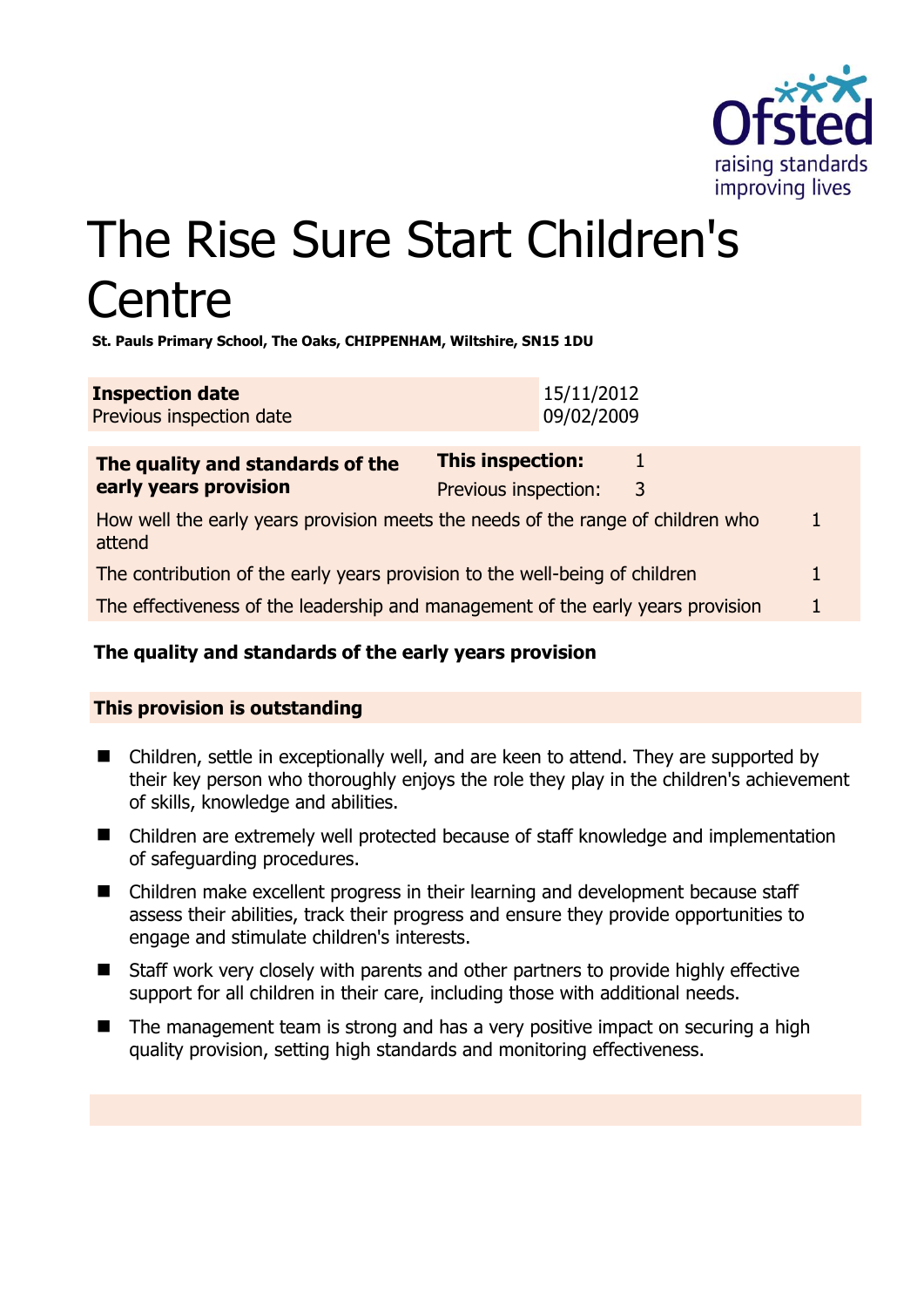## **Information about this inspection**

Inspections of registered early years provision are scheduled:

- at least once in every inspection cycle. The current cycle ends on 31 July 2016
- **n** more frequently where Ofsted identifies a need to do so, for example where provision was previously judged as inadequate
- **•** brought forward in the inspection cycle where Ofsted has received information that suggests the provision may not be meeting the legal requirements of the Early Years Foundation Stage; or where assessment of the provision identifies a need for early inspection
- **P** prioritised for inspection where we have received information that the provision is not meeting the requirements of the Early Years Foundation Stage and which suggests children may not be safe
- at the completion of an investigation into failure to comply with the requirements of the Early Years Foundation Stage.

The provision is also registered on the voluntary and compulsory parts of the Childcare Register. This report includes a judgment about compliance with the requirements of that register.

## **Inspection activities**

- The inspector observed children and staff in the playroom and outdoor area.
- The inspector carried out a joint observation with the manager.
- $\blacksquare$  The inspector took account of the views of some parents.
- The inspector held discussions with staff and members of the management team.
- $\blacksquare$ The inspector looked at a selection of documents including, children's records, planning, assessments and staff records.

## **Inspector**

Karen Prager

## **Full Report**

## **Information about the setting**

The Rise Sure Start Children's Centre opened in 2008 and is located on the site of St. Paul's Primary School in Chippenham. It is run on behalf of Wiltshire County Council by The Rise Trust and operates from a purpose-built children's centre which provides a range of services to children and their families. The pre-school is open on Monday, Tuesday and Thursday from 8.45am to 2.45pm and on Friday from 8.45am to 11.45pm. Children attend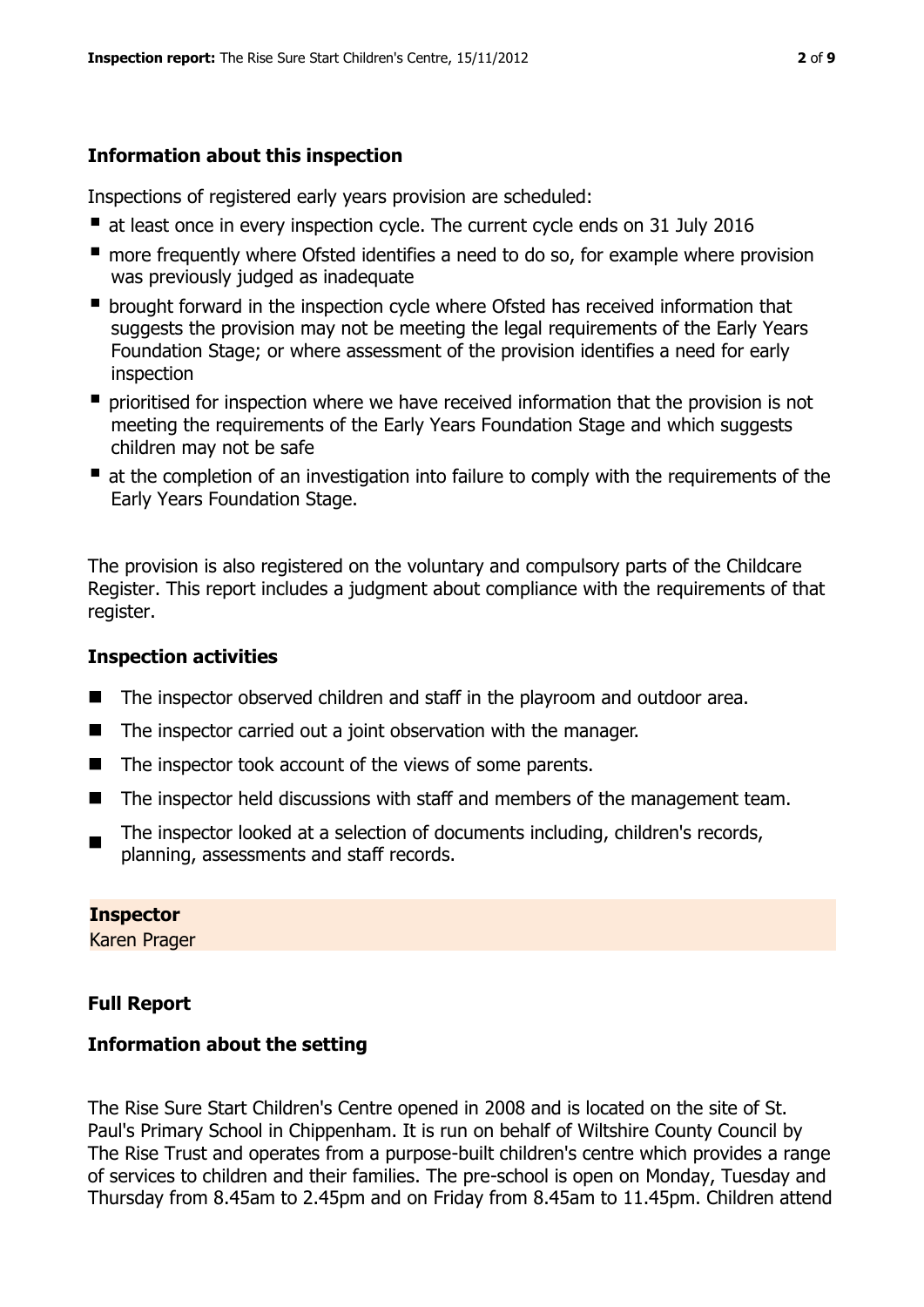after school from 3pm to 6pm, Monday to Friday. Children play in a large play room and the attached outdoor play area.

The children's centre is registered on the Early Years Register and also on the compulsory and voluntary parts of the Childcare Register. There are currently 35 children aged from two to under five years on roll, some in part-time places. It receives funding for the provision of early years education for children aged two, three and four years. Older children also attend the out-of-school club. The centre supports children with special educational needs and/or disabilities. There are five members of staff working directly with the children, four of whom hold appropriate early years qualifications. The chief executive officer of the trust holds qualified teacher status. The advisory teacher who is based in the children's centre and supports the pre-school holds Early Years Professional status.

#### **What the setting needs to do to improve further**

#### **To further improve the quality of the early years provision the provider should:**

 strengthen further the positive impressions children have of their community through inviting people to share the things they do in their work, for example, musicians or artists.

#### **Inspection judgements**

#### **How well the early years provision meets the needs of the range of children who attend**

Children make excellent progress in their learning and development because staff have an exceptionally good understanding of child development and how they learn best. Assessment across the pre-school is precise and includes all those involved in each child's learning. Staff spend time observing children and talking with parents during the children's settling-in sessions. This means children's needs are quickly identified and an appropriate key person assigned. Staff work together to maintain this level of assessment to target children's gaps in learning and ensure that all achieve the skills they require to prepare them for their future learning.

There is an extremely sharp focus on helping all children to acquire communication and language skills, and on supporting their physical, personal, social and emotional development. All children are closely monitored for speech and language development using a national assessment tool. This helps all children make rapid improvement in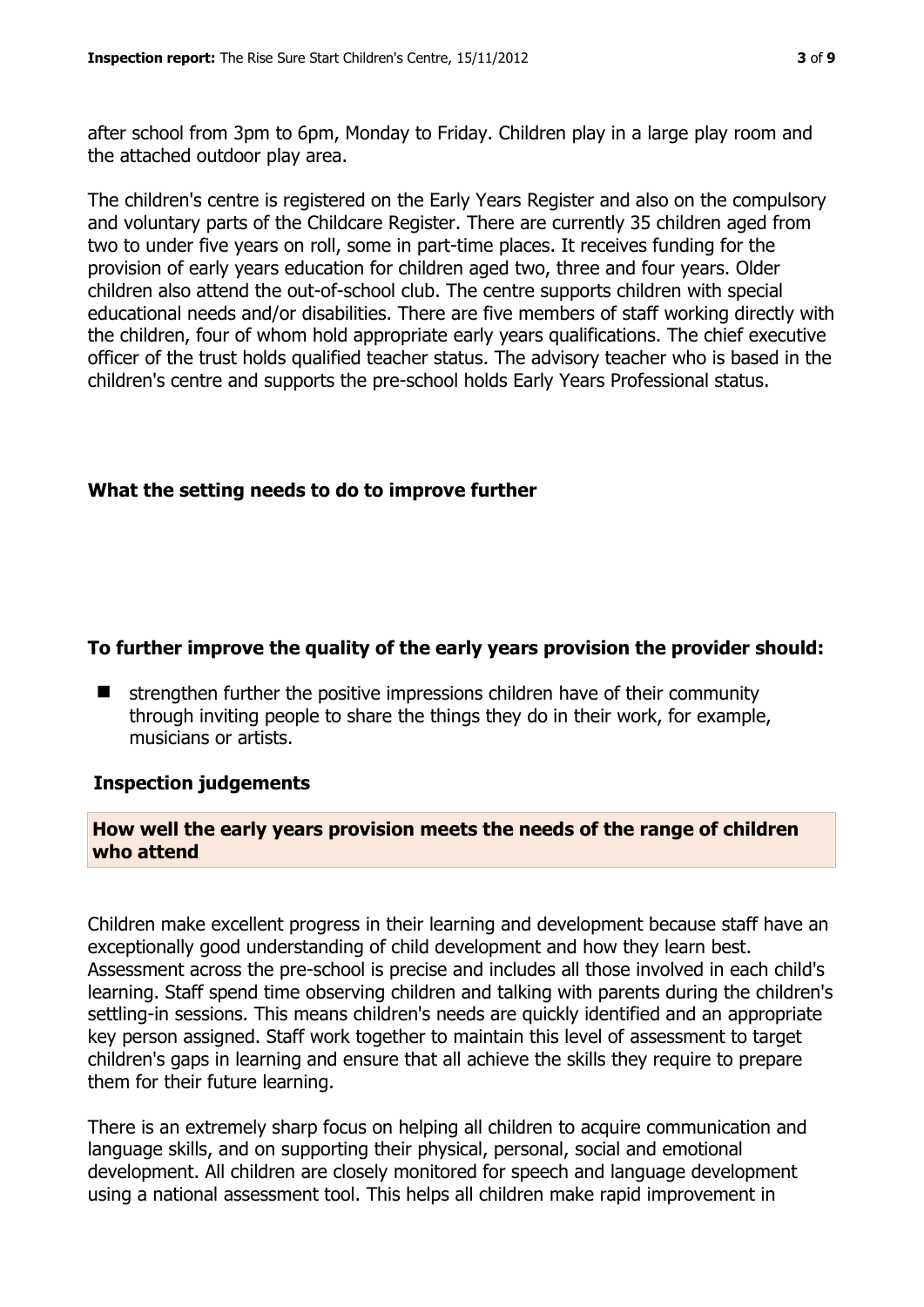learning from their starting points with gaps closing rapidly through recognised small steps. Counting is part of everyday activities, such as working out how many children and adults are present. Staff extend children's thinking by asking 'How many adults will there be if there is one more?' Children enjoy joining in repeated phrases in a favourite story and staff maintain the youngest children's interest by altering expected phrases. Children joyfully join in with familiar songs and choose what they would like to sing next, which ensures children become confident communicators. All children show great interest in exploring outdoors. They make mud pies, fetching and pouring water and selecting leaves to stir in. They work together with their friends to carry containers, taking care not to spill anything. Children also work together to make a den, using their knowledge of measurement to arrange the cover so that it fits over a space. Staff support and extend the skills children develop as they become familiar with using a camera. Children concentrate well as they select a view and take a picture. The new sand pit is a current favourite. Children spend much time here, digging and making marks with their boots, looking at the different sizes and patterns their boots leave. Children know what is expected of them, what is going to happen and when it is going to happen. This helps them to feel secure and enables them to make choices and decisions.

Regular visits outside the setting extend children's learning about their world and community. For example, children explore the local woods and post letters home. Children also gain an understanding of the diverse world in which they live through activities that help them to learn about different faiths and cultures. This teaching helps to create an environment that is welcoming to all children and their families. The setting welcomes parents and police officers to share positive aspects of their lives and the jobs they do. Opportunities for others such as musicians, artists and athletes to visit are not fully embedded. Staff recognise that parents are central to the learning and development of children. Parents remain involved and informed about what their children are learning and what they are learning next. This is because the staff plan time with parents on a regular basis, to talk and to share the children's learning journals. These are left out so that children and parents can look at them and enjoy remembering past events.

#### **The contribution of the early years provision to the well-being of children**

Children settle quickly and feel secure at the pre-school due to the extremely wellestablished key person system. Staff are sensitive to children's and parents' needs and they welcome parents to stay until their child feels secure. Staff provide ongoing support for children, for example by linking older children with younger children. Time is organised each day for children to spend time in their key groups. This provides valuable time for the children and their key person to get to know each other and, as a result, children quickly flourish.

Staff provide excellent opportunities for children to learn about keeping themselves and others safe. They receive guidance about clear boundaries so they know what is expected of them and, as a result, children's behaviour is extremely good. Practitioners are excellent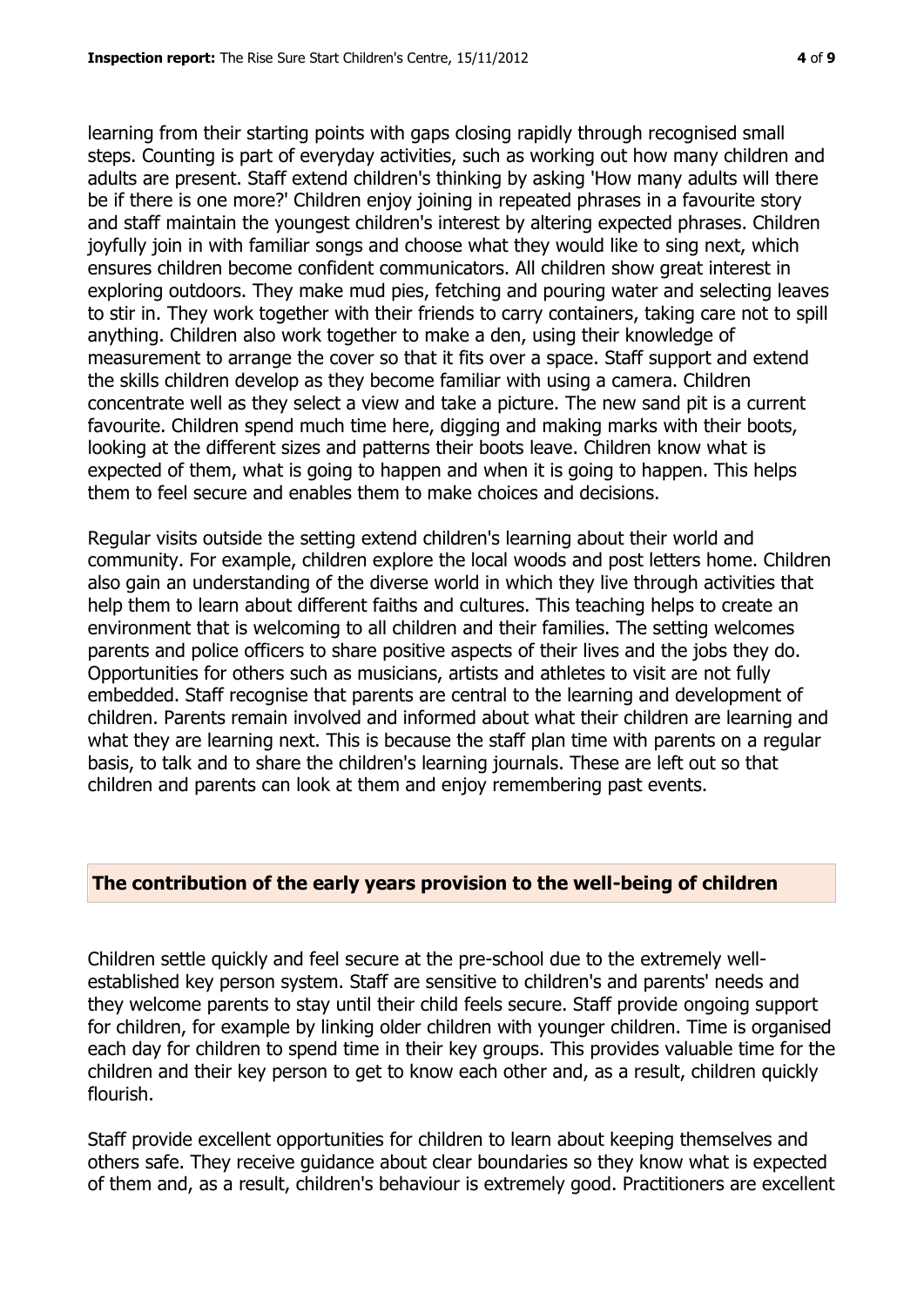role models and consistently give emphatic, positive praise for commendable behaviour, such as 'good listening' and 'good walking'. Staff are vigilant about risks with which the children might come into contact and take prompt action when needed. Children show that they feel safe, for example, when they use the climbing frame. Through the carefully supervised forest school activities children come to know how to be safe when playing with sticks. The games they play, involving hide-and-seek and discussion about being aware of the risks of hot drinks, motivate children to consider risks and promote safety at home.

Children manage their personal hygiene well and use tissues when they need them. Snack and meal times are promoted as social experiences where children learn to relax, develop their conversation skills and levels of concentration as well as enjoying the healthy food options. Staff sit with the children to reinforce the social aspect of the time. Children eat healthy food cooked on the premises. This time provides a valuable opportunity for the younger children to learn how to behave at meal times from the good role modelling the older children show.

Children play in a very stimulating environment with equipment and resources that cover the seven areas of learning. Staff set out the room to be an inviting place for children when they arrive. Many resources are stored at the children's level which encourages children to make their own choices about play things. Accessible displays at child height allow children to review activities they have done and reflect on what they like and do not like, using cards with a range of facial expressions. Every experience is seen by staff as an opportunity for children to learn and gain skills for the next stages in their learning. Staff give time and thought to preparing children for their transition to other settings and they have extremely close links with the local school and other professionals.

#### **The effectiveness of the leadership and management of the early years provision**

Staff demonstrate a strong passion to achieve the highest standards in care and education. They share a vision to provide an excellent service for the children and their families thus making a positive difference to their lives. Staff have an accurate understanding of the requirements to effectively monitor all children's skills, abilities and progress. Managers monitor how effective staff are in their work through direct observations and monitoring children's achievement records. They identify any group falling behind their peers or below their expected achievements, which results in children's needs being met effectively and relevant support services accessed. Children's safety is a high priority. All staff have an excellent understanding of safeguarding issues and the procedures to follow regarding their responsibility to keep children safe. Recruitment procedures are robust, induction procedures help to check the adults' suitability to work with children and close supervision at all times adds to children's safety. Staff carry out extensive risk assessments for the premises, equipment and outings to help ensure children's safety remains paramount.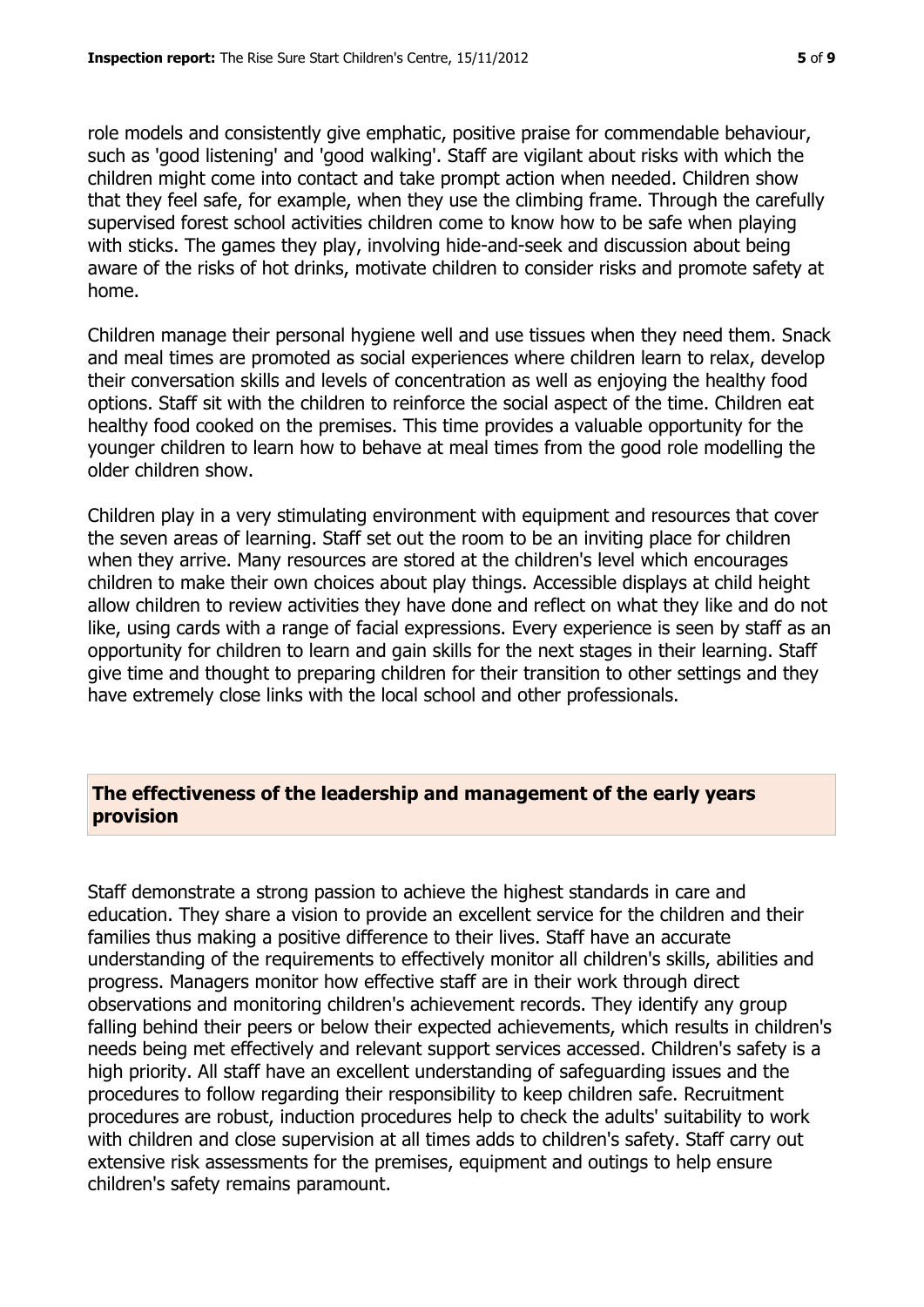Leadership of the nursery is extremely effective in supporting continuous improvement. The high aspirations of the staff lead effectively into a well-targeted and continuous improvement plan. Consistent monitoring and robust evaluation of the quality and standards of the provision ensure that the management team accurately identifies key strengths. A range of systems are used to evaluate impact and quality of practice including peer observation, professional supervision and continual monitoring of practice. Parents' and children's views are regularly sought, both through talking with them and through more formal questionnaires. Staff focus attention on areas that will have the biggest impact, for example by re-organising the lay out of the room to provide spaces which encourage children to communicate with each other. They have also provided more resources for mark making outdoors, which has proved highly successful in engaging the boys who were initially more reluctant. As a result, the quality of the care and learning provided for children continually improves. The staff team is very strong and all know their individual responsibilities. High-quality and sharply focused evaluation of the impact of staff practice underpins a targeted programme of professional development. The excellent links with the local advisor and close supervision from the management team mean that staff receive constant support to maintain their development.

The children's key persons support the sharing of information about children's care and learning in the pre-school and at home. They fully value the views of families and always consult them over plans for their children. Staff have built superb relationships with external agencies to ensure children receive the additional support they require. Staff are extremely pro-active in seeking support. Getting additional support for children and their families is a high priority. This means that they secure carefully targeted intervention so that children receive the support they need. Parents and carers are highly appreciative of the friendliness and expertise that the pre-school offers. All children receive an enjoyable experience that provides them with positive attitudes and valuable skills for their next stage in learning. Children are well prepared for their transition to school as they are provided with opportunities to meet their new teachers, both in their existing setting and through visits to their new school.

#### **The Childcare Register**

| The requirements for the compulsory part of the Childcare Register are | Met        |
|------------------------------------------------------------------------|------------|
| The requirements for the voluntary part of the Childcare Register are  | <b>Met</b> |

#### **What inspection judgements mean**

**Registered early years provision**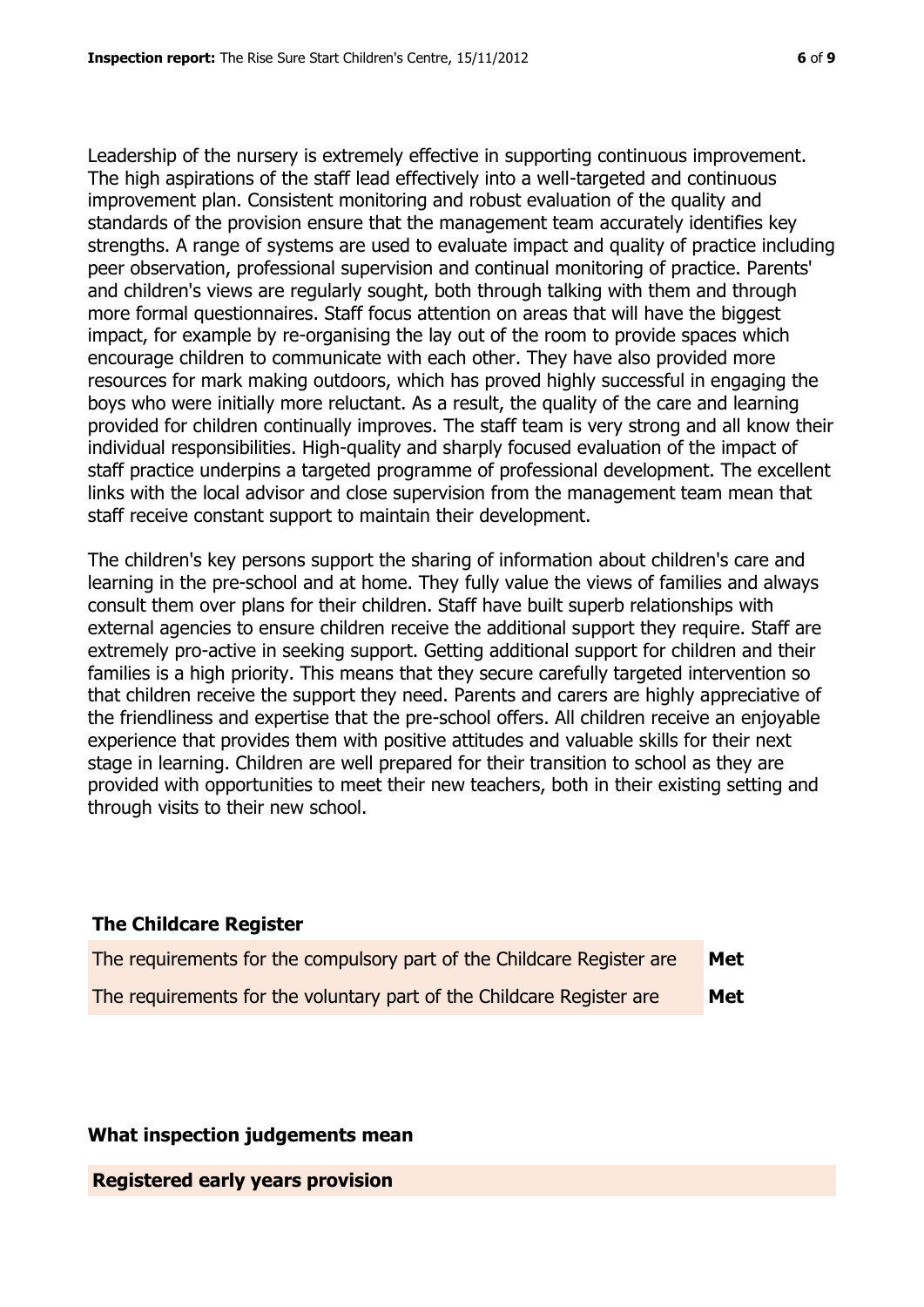| <b>Grade</b> | <b>Judgement</b> | <b>Description</b>                                                                                                                                                                                                                                                                                                                                                          |
|--------------|------------------|-----------------------------------------------------------------------------------------------------------------------------------------------------------------------------------------------------------------------------------------------------------------------------------------------------------------------------------------------------------------------------|
| Grade 1      | Outstanding      | Outstanding provision is highly effective in meeting the needs<br>of all children exceptionally well. This ensures that children are<br>very well prepared for the next stage of their learning.                                                                                                                                                                            |
| Grade 2      | Good             | Good provision is effective in delivering provision that meets<br>the needs of all children well. This ensures children are ready<br>for the next stage of their learning.                                                                                                                                                                                                  |
| Grade 3      | Satisfactory     | Satisfactory provision is performing less well than expectations<br>in one or more of the key areas. It requires improvement in<br>order to be good.                                                                                                                                                                                                                        |
| Grade 4      | Inadequate       | Provision that is inadequate requires significant improvement<br>and/or enforcement. The provision is failing to give children an<br>acceptable standard of early years education and/or is not<br>meeting the safeguarding and welfare requirements of the<br>Early Years Foundation Stage. It will be inspected again within<br>12 months of the date of this inspection. |
| Met          |                  | The provision has no children on roll. The inspection judgement<br>is that the provider continues to meet the requirements for<br>registration.                                                                                                                                                                                                                             |
| Not Met      |                  | The provision has no children on roll. The inspection judgement<br>is that the provider does not meet the requirements for<br>registration.                                                                                                                                                                                                                                 |

### **Inspection**

This inspection was carried out by Ofsted under Sections 49 and 50 of the Childcare Act 2006 on the quality and standards of provision that is registered on the Early Years Register. The registered person must ensure that this provision complies with the statutory framework for children's learning, development and care, known as the Early Years Foundation Stage.

#### **Setting details**

| Unique reference number      | EY368249                 |  |
|------------------------------|--------------------------|--|
| <b>Local authority</b>       | Wiltshire                |  |
| <b>Inspection number</b>     | 888486                   |  |
| <b>Type of provision</b>     | Full-time provision      |  |
| <b>Registration category</b> | Childcare - Non-Domestic |  |
| <b>Age range of children</b> | $2 - 8$                  |  |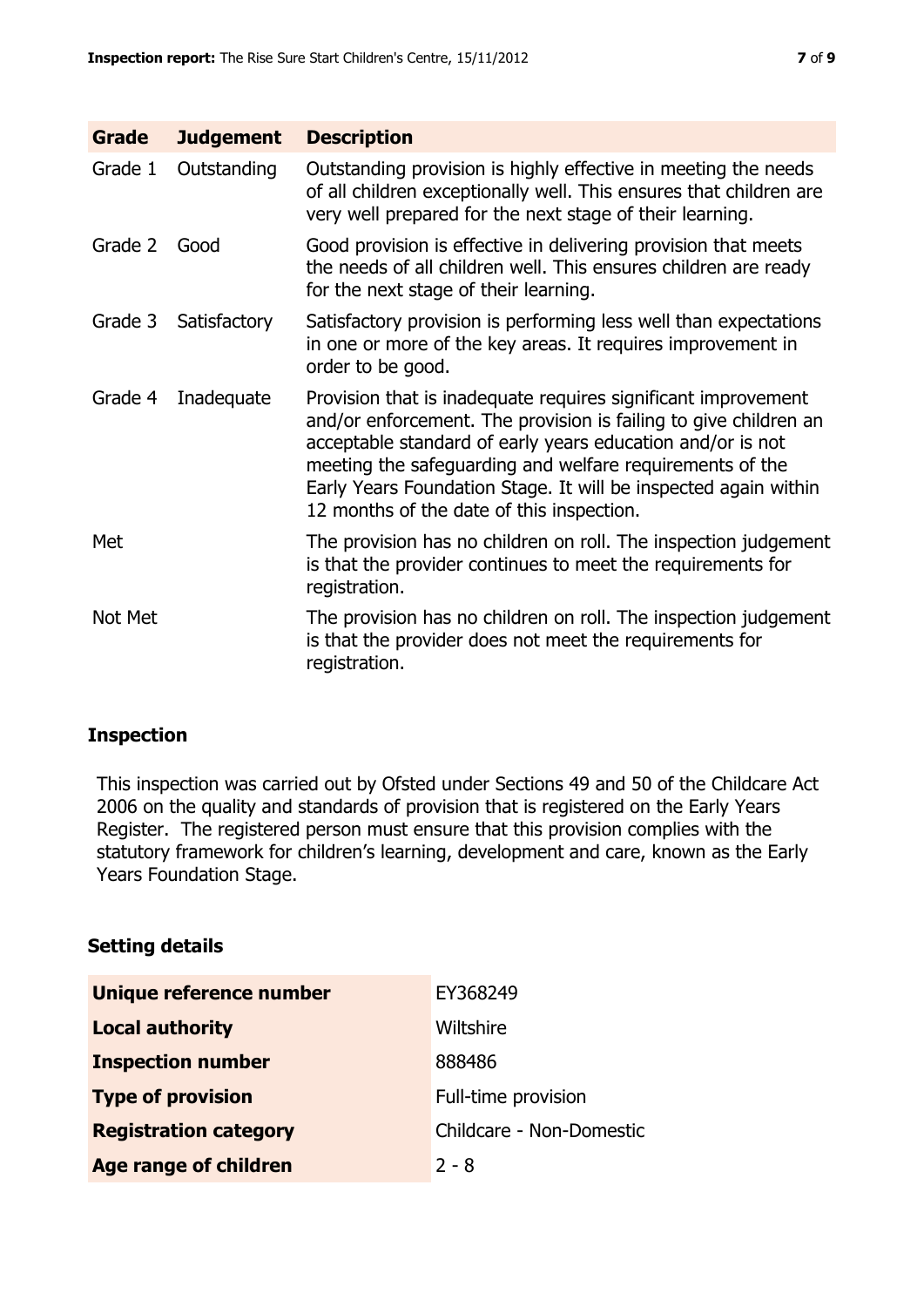| <b>Total number of places</b> | 24             |
|-------------------------------|----------------|
| Number of children on roll    | 35             |
| <b>Name of provider</b>       | The Rise Trust |
| Date of previous inspection   | 09/02/2009     |
| <b>Telephone number</b>       | 01249 463040   |

Any complaints about the inspection or the report should be made following the procedures set out in the guidance 'raising concerns and making complaints about Ofsted', which is available from Ofsted's website: www.ofsted.gov.uk. If you would like Ofsted to send you a copy of the guidance, please telephone 0300 123 4234, or email enquiries@ofsted.gov.uk.

#### **Type of provision**

For the purposes of this inspection the following definitions apply:

Full-time provision is that which operates for more than three hours. These are usually known as nurseries, nursery schools and pre-schools and must deliver the Early Years Foundation Stage. They are registered on the Early Years Register and pay the higher fee for registration.

Sessional provision operates for more than two hours but does not exceed three hours in any one day. These are usually known as pre-schools, kindergartens or nursery schools and must deliver the Early Years Foundation Stage. They are registered on the Early Years Register and pay the lower fee for registration.

Childminders care for one or more children where individual children attend for a period of more than two hours in any one day. They operate from domestic premises that are usually their own home. They are registered on the Early Years Register and must deliver the Early Years Foundation Stage.

Out of school provision may be sessional or full-time provision and is delivered before or after school and/or in the summer holidays. They are registered on the Early Years Register and must deliver the Early Years Foundation Stage. Where children receive their Early Years Foundation Stage in school these providers do not have to deliver the learning and development requirements in full but should complement the experiences children receive in school.